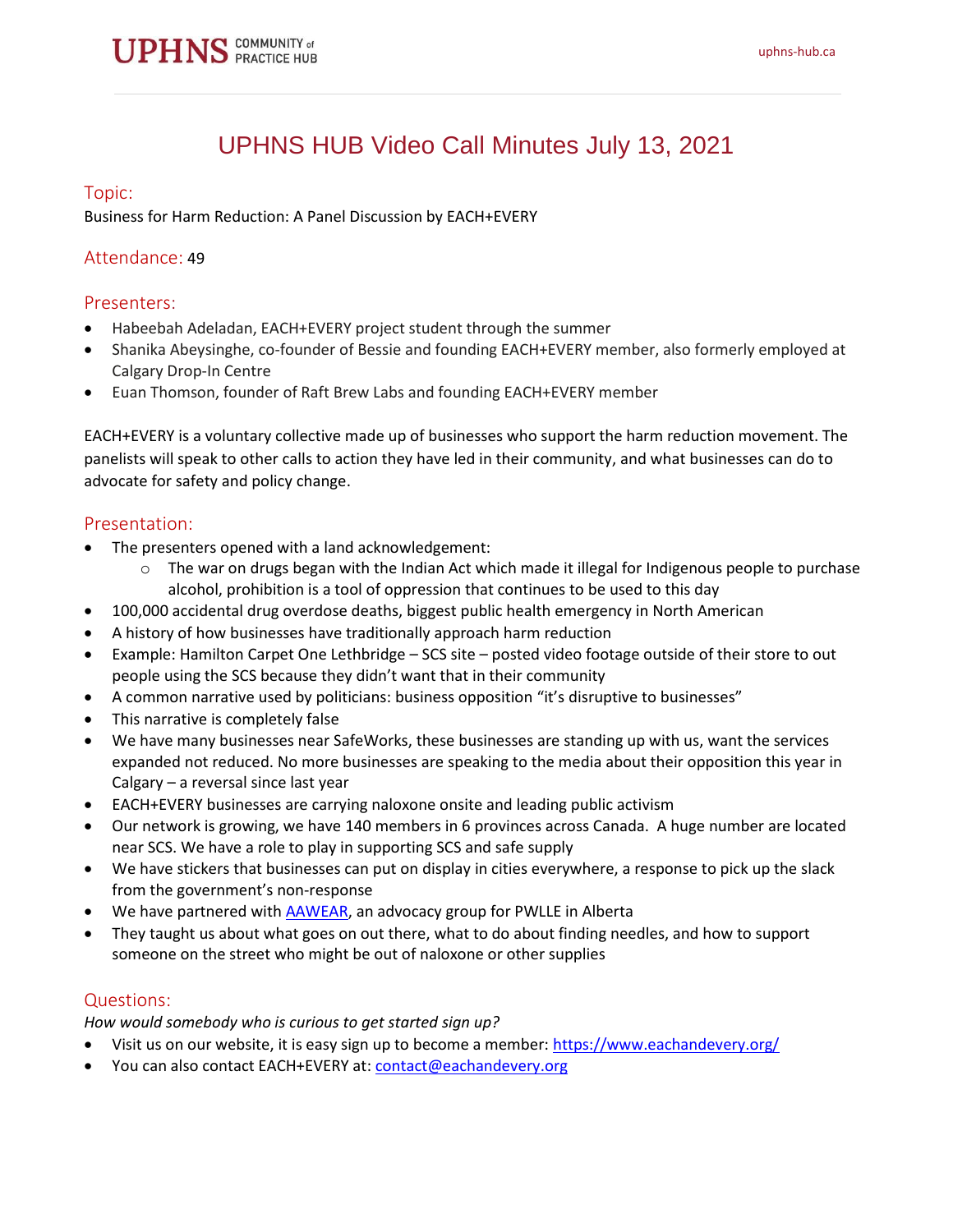*How would a person with lived experience best approach and advocate to businesses? individually? at BIA meetings? information pamphlets or in person? with or without public health allies? is it helpful to have first responders present? might it be better to have EACH+EVERY make such an overture?*

- Garth Mullins was our star attendee, had some locals from Alberta trying to find ways to bridge between the business community and community of people who use drugs
- Reaching out to AAWEAR and finding out how we can help
- Instead of calling the cops, they know to call the DOPE team. This is an important trend that we can do a better job at reinforcing with our business members.
- Important to have those direct conversations, get to know people in their community and get to know their names

*What are your thoughts – do you believe it is at the centre of your organization to become more involved in harm reduction, more small businesses solely focused on harm reduction or turn a profit on a harm reduction model? Is that a good thing or a bad thing?*

- Look at a company like a dispensary, and a few pharmacies as well there are potential ways that people could turn a profit on harm reduction (e.g., automatic dispensary for opioids, drug checking services).
- The main reasons the government has been adverse to funding harm reduction is that there is not a lot of money that can be made. What's the point if you can't turn a profit from it?
- These do need to be funded by public health approaches

# *Are you able to speak to what's happened when you engaged in advocacy at Edmonton City Council? What has been your response from government?*

- Edmonton Mom Stop the Harm submitted a motion about possession, we showed up among 13 speakers, 4 businesses showed up to speak to this, ended up passing by 11 to 2 in final city council vote – it was effective and expect to see a similar thing happen in Calgary
- We haven't seen much action since these motions have been passed, it is more symbolic. Hope that the federal government will declare a national public health emergency and allocate appropriate resources.
- Starting at the city level can have an effect, want to be influencing at every level of government in every province and city
- Government says they are building policies around what they think businesses want and none of that is accurate.
- Habeebah: this summer I got to talk to a lot of councillors and some mayoral candidates, Euan had some great advice, just ask and be open – ask straight up – what is your stance on the opioid epidemic? Interesting to see a few answers – some mayoral candidates totally in support. Some were iff-y – talked about increasing police forces in certain areas, not the best way to interact with people who use drugs.

# *Are you finding social media effective, what other options are there ?*

- I think social media has definitely helped. The last few weeks we have been doing member spotlights. People are actually coming to their stores: "we saw that you support harm reduction. We came in because of that"
- When they see those stickers, forced to ask questions, employees ask about ways they can support it
- People have been re-tweeting stuff, sharing our posts, best way to get our voices and message out there
- There is a community in Australia that wants to partner with us. The more interactions we have, we get closer to what harm reduction is. That's how we feel we can get the message out there.
- A great way to meet people is through social media, we use it as an opportunity to direct people to information and websites that completely go against what the narrative is (that safe consumption sites are a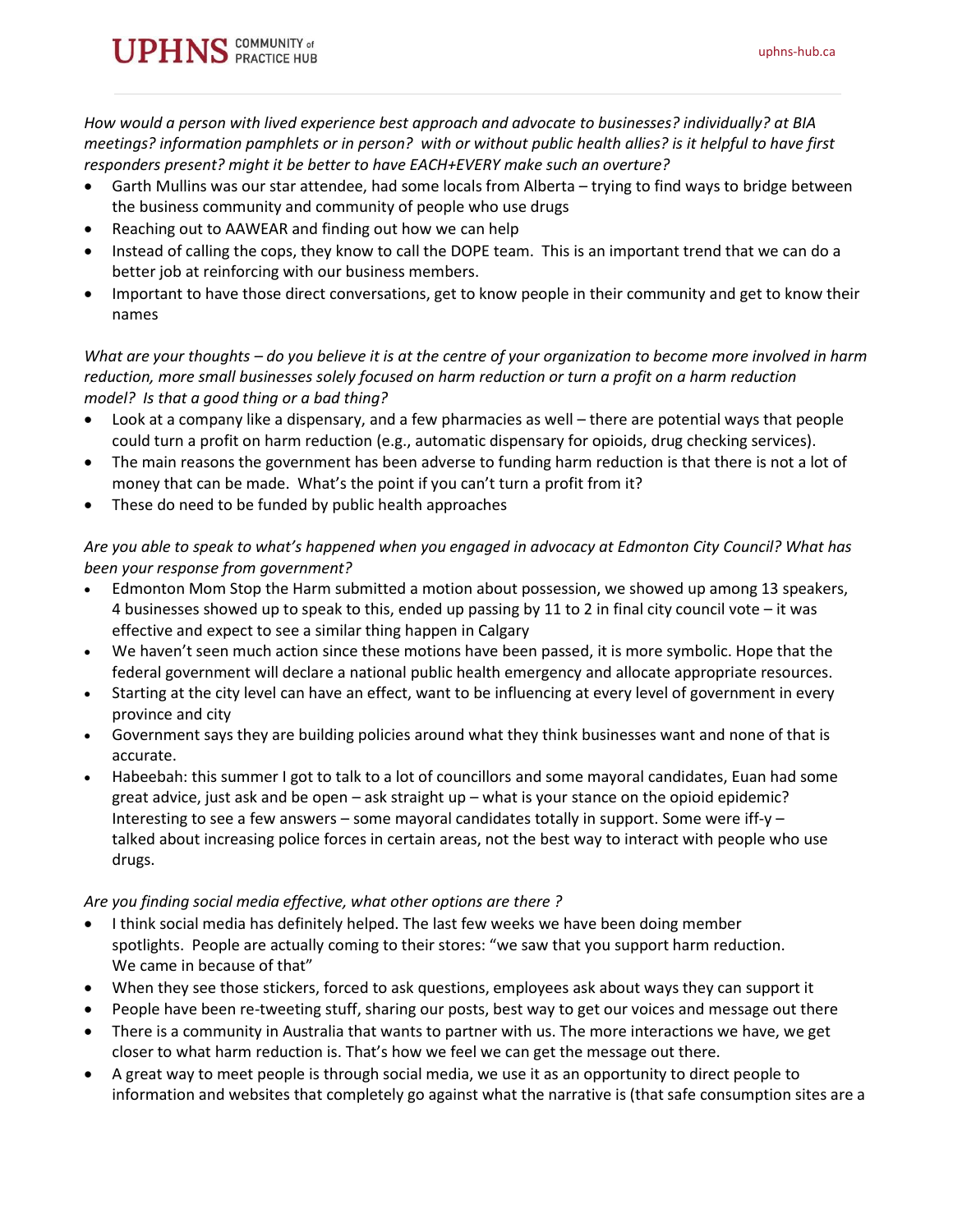**PHNS** COMMUNITY of

place for people to get high), actually it is a place to connect people with resources that they would not otherwise have access to (ID, employment)

• Working with a few organizations to create a resource page, infographic, some sort of a nice image to explain what safe consumption sites and what harm reduction are all about. Would be happy to share that after

## *How about business that don't feel like they can safely be an EACH+EVERY member (e.g., if they are located in hostile towns)?*

- We have brought on rural companies, a quarter of the drug poisonings were happening in the rural areas and the prairies, huge dearth in naloxone, even some pharmacies don't carry it
- One of our biggest targets, brewery businesses reaching out to their agricultural networks a great direction for us and a way to make an impact.

## *What about the issue of bathrooms?*

- Not enough about them anywhere in our society, less accessible to folks experiencing homelessness or who are marginalized in many ways. Sharps in bathrooms, blue lights. What are your thoughts?
- The urban stations equipped with blue lights so people can't find their veins. I want that flagged, they are on our list to speak to
- Media narrative "tired of people picking up needles and feces around their stores"
- These are two separate issues. One needs shelter and housing, and one needs an SCS. People conflate these two issues
- The bathroom issue is such a prominent one. Does pose an issue for businesses as well. There is fear about how to respond to an overdose if people are not trained
- This is your municipal responsibility as a business owner and a tax issue
- We're going through a lot of changes in our community top of priority list, access to washrooms, water, any kind of resources in general – if we opened up that criteria for naloxone, that would be helpful as well
- Naloxone distribution is free we can get you trained by the health unit. If we had widespread criteria for naloxone training that spread to businesses and private sector – there is criteria that stops other businesses to be able to do that

# *Can you speak to your experience in engagement above and beyond the private sector, what successes you had and what you would like to share on the topic?*

- Had some amazing conversations with local councillors, connections about community meetups that are going on in our city, a few calls with three mayoral candidates hoping to have a few more and see what their stance is. Wish I could say we had more engagement with them, because an election is coming up there is only so much we can talk about. Wish we could have an open table conversation
- At the provincial level, spoke to a few MLAs thrilled to know that we are here evidence that the business community is with us and not against harm reduction

It is great to see the business sector joining this journey, it takes everybody to break down these barriers and walls – awesome to have this panel on – stories and courage, everything that they're doing!

# Meeting Close:

Clem facilitated a moment of silence